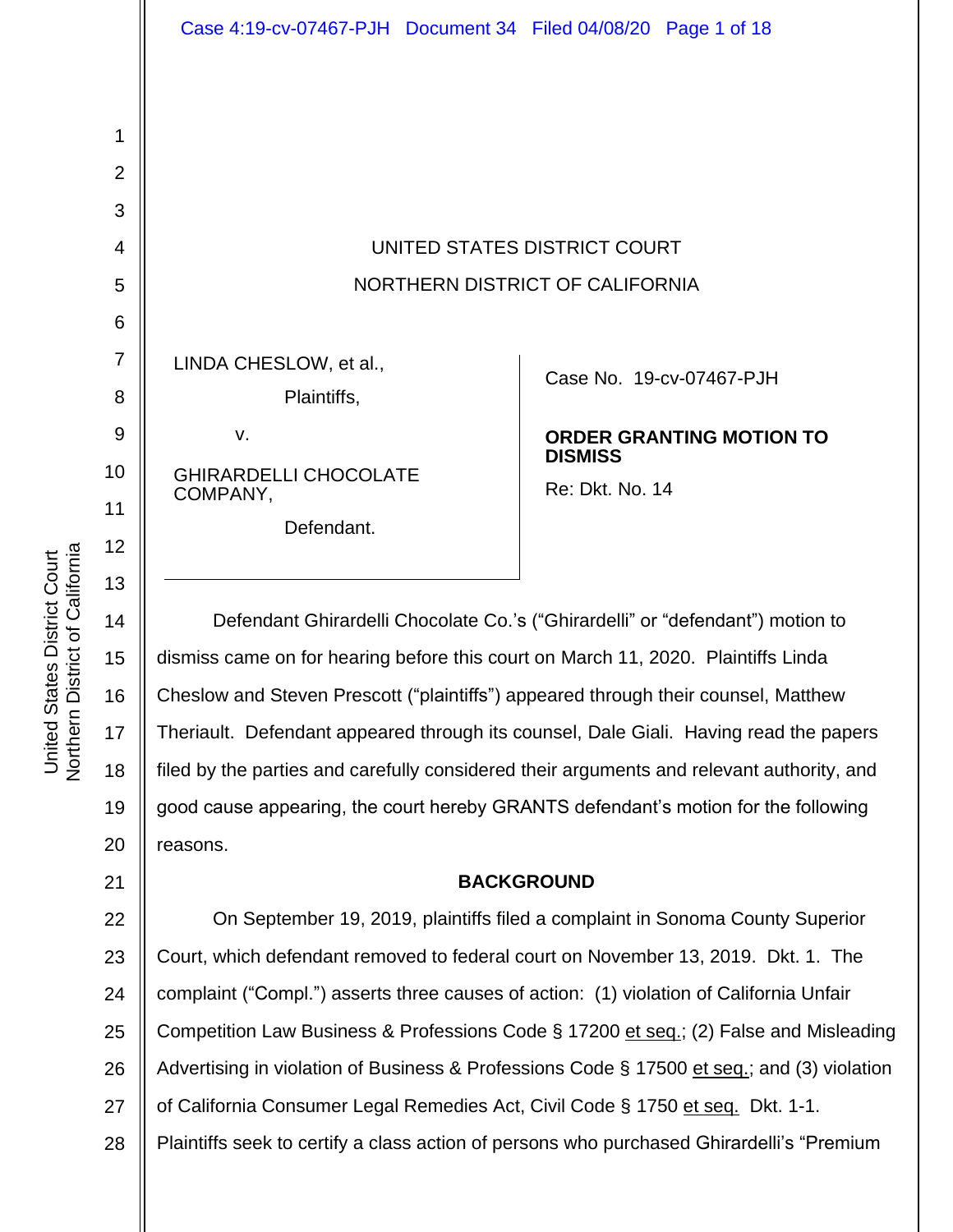Baking Chips Classic White Chips" (the "product") in the United States or, alternatively, in California.

Plaintiffs allege that they purchased the product under the impression that the product contained white chocolate, but, in fact, it does not contain any chocolate. Compl. ¶¶ 4, 26–27. The complaint alleges that Ghirardelli previously marketed a similar version of the product that contained real white chocolate baking chips and then "covertly" swapped out the real white chocolate for fake white chocolate. Id. ¶ 5. The current version of the product's packaging as well as Ghirardelli's official website advertise the product as "Classic White Chips" and "Premium Baking Chips." A depiction of the product's packaging is as follows:

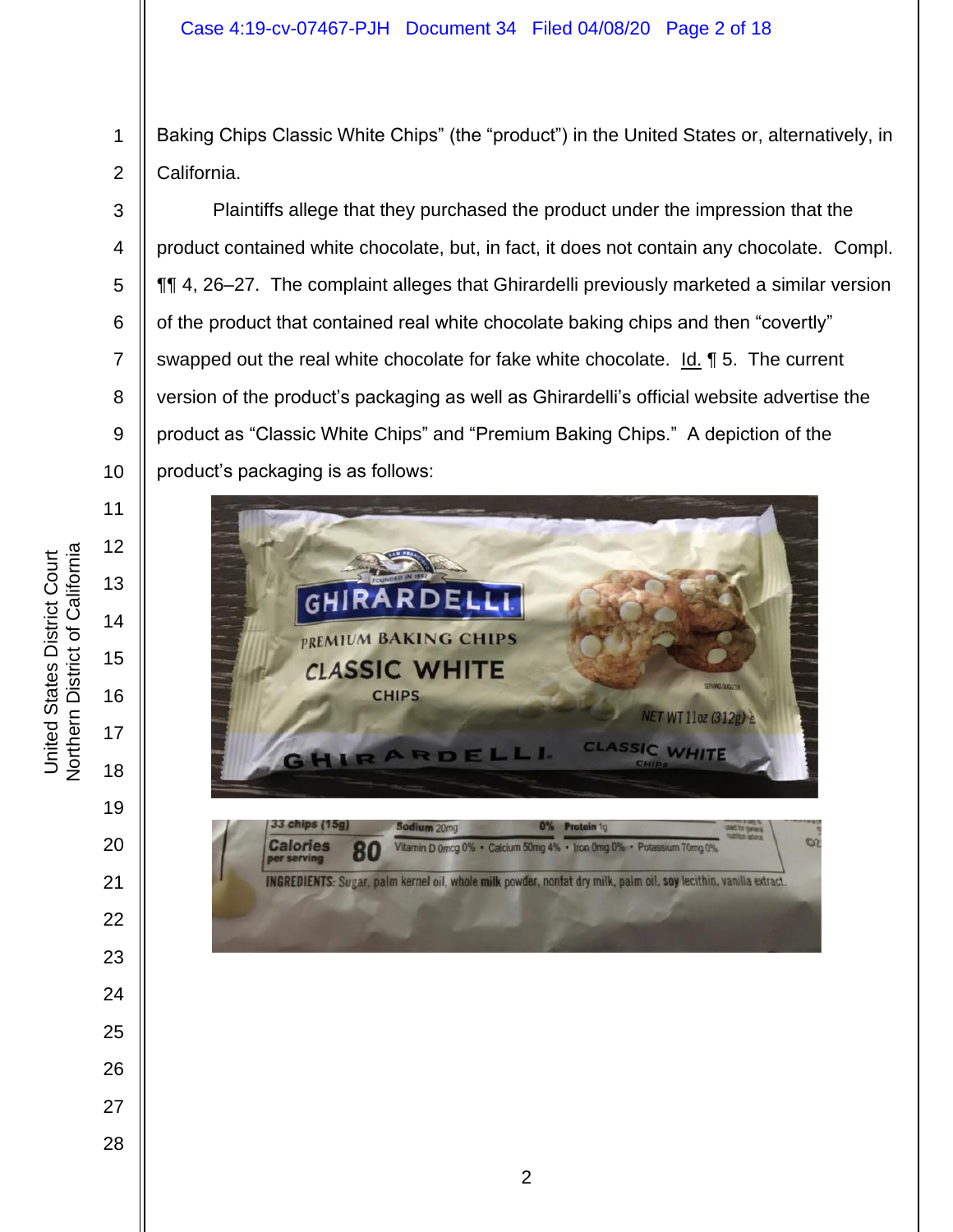#### Case 4:19-cv-07467-PJH Document 34 Filed 04/08/20 Page 3 of 18

1

2

3

4

5

6

7

8

9



10 11 12 13 14 15 16 Dkt. 14-2. Plaintiffs allege that reasonable consumers do not consider the word "premium" to include "inferior" ingredients such as hydrogenated and palm oils. Compl. ¶ 7. According to plaintiffs, the reference to "white" in "Classic White" deceives reasonable consumers into thinking "white" represents the type of chocolate in the product, i.e., white chocolate.  $\underline{\mathsf{Id}}$ .  $\P$  8. That is because defendant manufactures other products denoted by type of chocolate; these include: "milk chocolate," "bittersweet chocolate," and "semi-sweet chocolate." Id.

17 18 19 20 21 22 23 Plaintiffs allege that consumers reasonably and detrimentally rely on Ghirardelli's representations of the product as real chocolate in making their purchasing decisions. Id. ¶ 9. Plaintiffs allege that consumers have complained about the product on numerous consumer protection and retailer websites. For example, one consumer wrote: Because of Ghirardelli's reputation, I didn't look at the ingredient list when I purchased the white chips; this was a big mistake. There is no cocoa butter in them, and I was disgusted by the end product. I wasted over \$50 and hours of my time using this in a product that I was giving as a holiday gift. Needless to say, I threw the end product away.

25 26 27 Id. ¶ 11. The complaint includes other, similar consumer statements. See id. ¶ 14. The federal Food and Drug Administration ("FDA") has issued regulations defining "white chocolate" as follows:

28

24

(1) White chocolate is the solid or semi plastic food prepared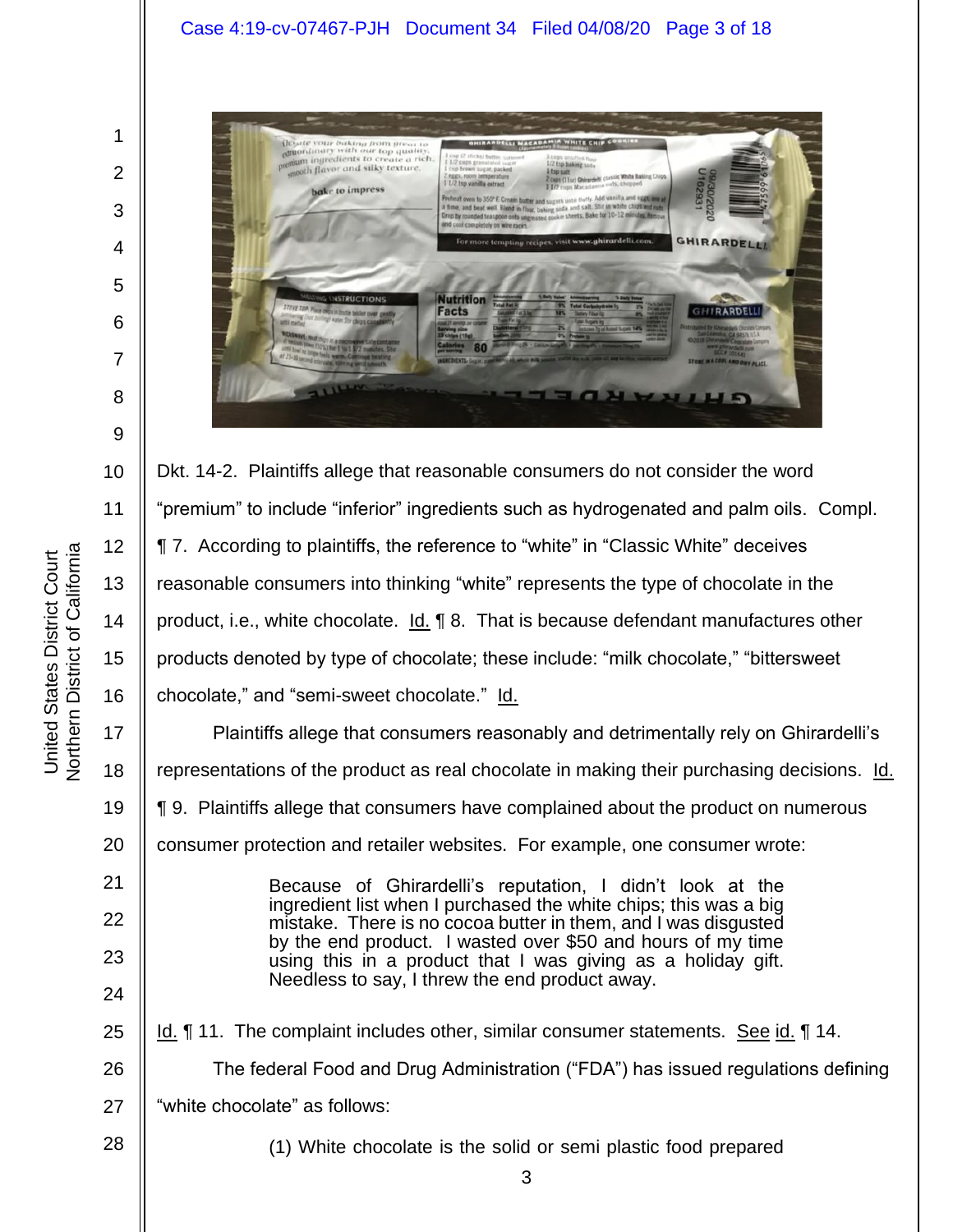by intimately mixing and grinding cacao fat with one or more of the optional dairy ingredients specified in paragraph (b)(2) of this section and one or more optional nutritive carbohydrate sweeteners and may contain one or more of the other optional ingredients specified in paragraph (b) of this section. White chocolate shall be free of coloring material. (2) White chocolate contains not less than 20 percent by weight of cacao fat . . . The finished white chocolate contains not less than 3.5 percent by weight of milkfat . . . .

Id. ¶ 35 (citing 21 C.F.R. § 163.124). California has adopted FDA's definitions, including the definition of white chocolate. Id. (citing Cal. Health & Safety Code § 109875 et seq.). Plaintiffs concede that they are not alleging non-compliance with the federal or California definition of white chocolate. Id. 1 37. Instead, they allege that a reasonable consumer would believe the product contains white chocolate based on its labeling, advertising, and marketing. Id. ¶ 39.

Plaintiffs cite a final example of the advertising and marketing alleging that, as recently as June 12, 2019, Ghirardelli's website depicted the product with the word chocolate immediately under defendant's name on the packaging.  $Id. \nI$  42. Plaintiffs allegedly took screenshots of defendant's website on June 12, 2019 and also provided notice of their claims to defendant. Id. According to plaintiffs, this deceptive reference to "chocolate" was removed as evidenced by new screenshots of defendant's website on September 5, 2019, without the word "chocolate" on the product packaging. Id.

19 20 21 22 As alluded to previously, plaintiffs seek to bring class action claims on behalf of "[a]ll persons who purchased the Product in the United States or, alternatively, in California, for personal consumption and not for resale during the time period of four years prior to the filing of the complaint through the present." Id. ¶ 45.

#### **DISCUSSION**

**A. Legal Standard**

25 26 27 28 A motion to dismiss under Federal Rule of Civil Procedure 12(b)(6) tests for the legal sufficiency of the claims alleged in the complaint. <u>Ileto v. Glock</u>, 349 F.3d 1191, 1199–1200 (9th Cir. 2003). Under Federal Rule of Civil Procedure 8, which requires that a complaint include a "short and plain statement of the claim showing that the pleader is

1

2

3

4

5

6

7

8

9

10

11

12

13

14

15

16

17

18

23

24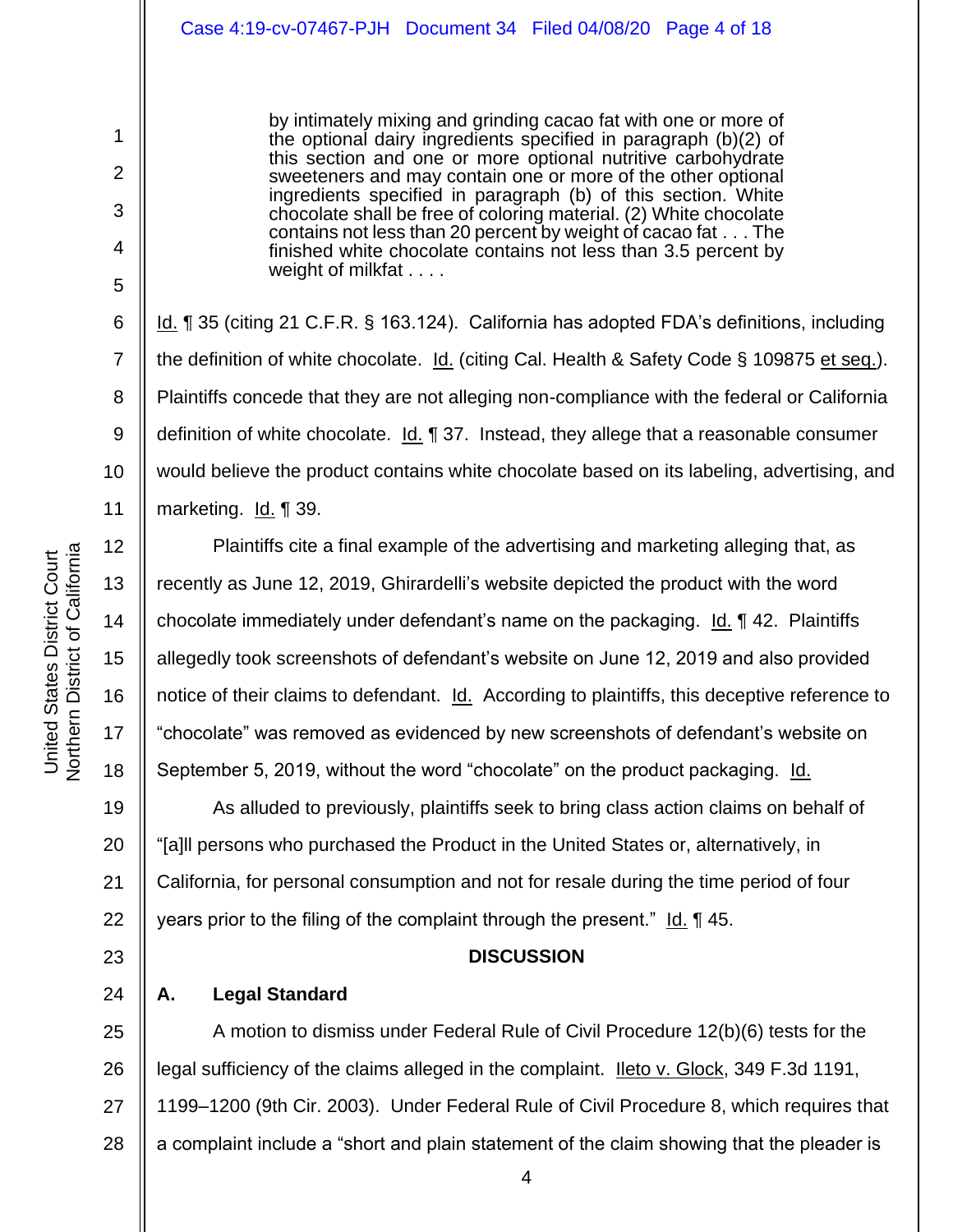2 3 4 entitled to relief," Fed. R. Civ. P. 8(a)(2), a complaint may be dismissed under Rule 12(b)(6) if the plaintiff fails to state a cognizable legal theory, or has not alleged sufficient facts to support a cognizable legal theory. Somers v. Apple, Inc., 729 F.3d 953, 959 (9th Cir. 2013).

While the court is to accept as true all the factual allegations in the complaint, legally conclusory statements, not supported by actual factual allegations, need not be accepted. Ashcroft v. Iqbal, 556 U.S. 662, 678–79 (2009). The complaint must proffer sufficient facts to state a claim for relief that is plausible on its face. Bell Atl. Corp. v. Twombly, 550 U.S. 544, 555, 558–59 (2007) (citations and quotations omitted).

A claim has facial plausibility when the plaintiff pleads factual content that allows the court to draw the reasonable inference that the defendant is liable for the misconduct alleged." Igbal, 556 U.S. at 678 (citation omitted). "[W]here the well-pleaded facts do not permit the court to infer more than the mere possibility of misconduct, the complaint has alleged—but it has not 'show[n]'—that the pleader is entitled to relief." Id. at 679. Where dismissal is warranted, it is generally without prejudice, unless it is clear the complaint cannot be saved by any amendment. Sparling v. Daou, 411 F.3d 1006, 1013 (9th Cir. 2005).

18 19 20 21 22 23 24 25 Because plaintiffs' claims sound in fraud, their complaint must also meet the heightened pleading standard of Federal Rule of Civil Procedure 9(b). See Kearns v. Ford Motor Co., 567 F.3d 1120, 1125 (9th Cir. 2009). Rule 9(b) requires a party alleging fraud or mistake to state with particularity the circumstances constituting fraud or mistake. To satisfy this standard, the "complaint must identify the who, what, when, where, and how of the misconduct charged, as well as what is false or misleading about the purportedly fraudulent statement, and why it is false." Salameh v. Tarsadia Hotel, 726 F.3d 1124, 1133 (9th Cir. 2013) (citation and internal quotation marks omitted).

26 27 28 Review is generally limited to the contents of the complaint, although the court can also consider a document on which the complaint relies if the document is central to the claims asserted in the complaint, and no party questions the authenticity of the

1

5

6

7

8

9

10

11

12

13

14

15

16

17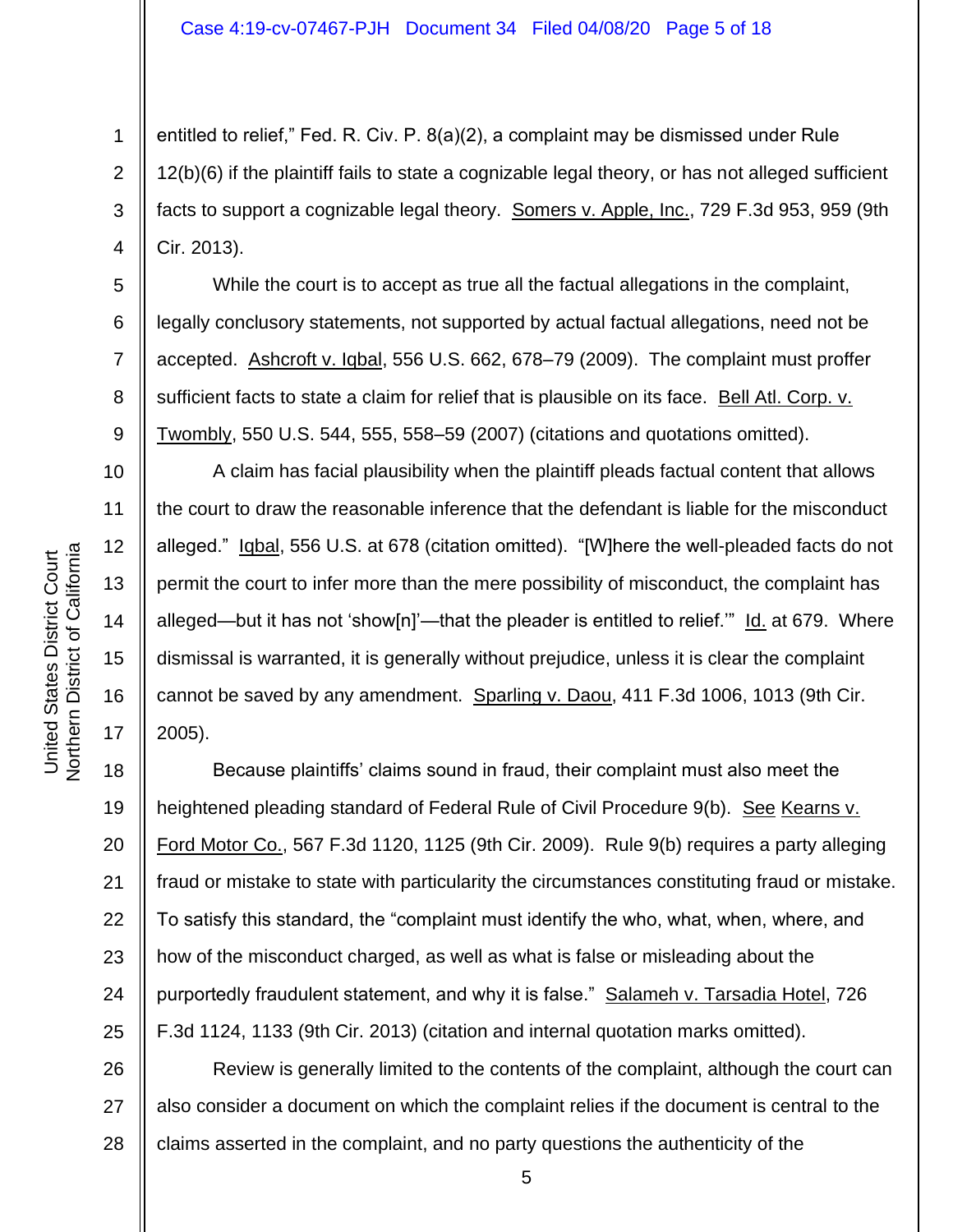#### Case 4:19-cv-07467-PJH Document 34 Filed 04/08/20 Page 6 of 18

1 2 3 4 5 6 7 8 document. See Sanders v. Brown, 504 F.3d 903, 910 (9th Cir. 2007). The court may consider matters that are properly the subject of judicial notice, Knievel v. ESPN, 393 F.3d 1068, 1076 (9th Cir. 2005); Lee v. City of Los Angeles, 250 F.3d 668, 688-89 (9th Cir. 2001), and may also consider exhibits attached to the complaint, see Hal Roach Studios, Inc. v. Richard Feiner & Co., Inc., 896 F.2d 1542, 1555 n.19 (9th Cir. 1989), and documents referenced extensively in the complaint and documents that form the basis of a the plaintiff's claims. See No. 84 Emp'r-Teamster Jt. Counsel Pension Tr. Fund v. Am. W. Holding Corp., 320 F.3d 920, 925 n.2 (9th Cir. 2003).

9 10 11 12 If dismissal is warranted, it is generally without prejudice, unless it is clear that the complaint cannot be saved by any amendment. Sparling, 411 F.3d at 1013. "Leave to amend may also be denied for repeated failure to cure deficiencies by previous amendment." Abagninin v. AMVAC Chem. Corp., 545 F.3d 733, 742 (9th Cir. 2008).

#### **B. Analysis**

# 14

15

16

17

18

13

#### **1. Request for Judicial Notice**

Federal Rule of Evidence 201 permits a court to notice a fact if it is "not subject to reasonable dispute." Fed. R. Evid. 201(b). A fact is "not subject to reasonable dispute" if it is "generally known," or "can be accurately and readily determined from sources whose accuracy cannot reasonably be questioned." Fed. R. Evid. 201(b)(1)–(2).

19 20 21 22 23 24 25 Here, defendant requests the court judicially notice a high-resolution image of the product's packaging. Dkt. 15. Plaintiffs do not oppose this request. Other courts have noticed images that better display the packaging in question. See, e.g., Jones v. Nutiva, Inc., No. 16-cv-00711-HSG, 2016 WL 5210935, at \*2 (N.D. Cal. Sept. 22, 2016). That reasoning is applicable here; the packaging of defendant's product is publicly available and not subject to reasonable dispute. Accordingly, the court GRANTS defendant's request for judicial notice.

26

#### **2. Whether the Product Would Deceive a Reasonable Consumer**

27 28 Plaintiffs bring three claims using three different California statutes: the Unfair Competition Law ("UCL"), False Advertising Law ("FAL"), and the Consumer Legal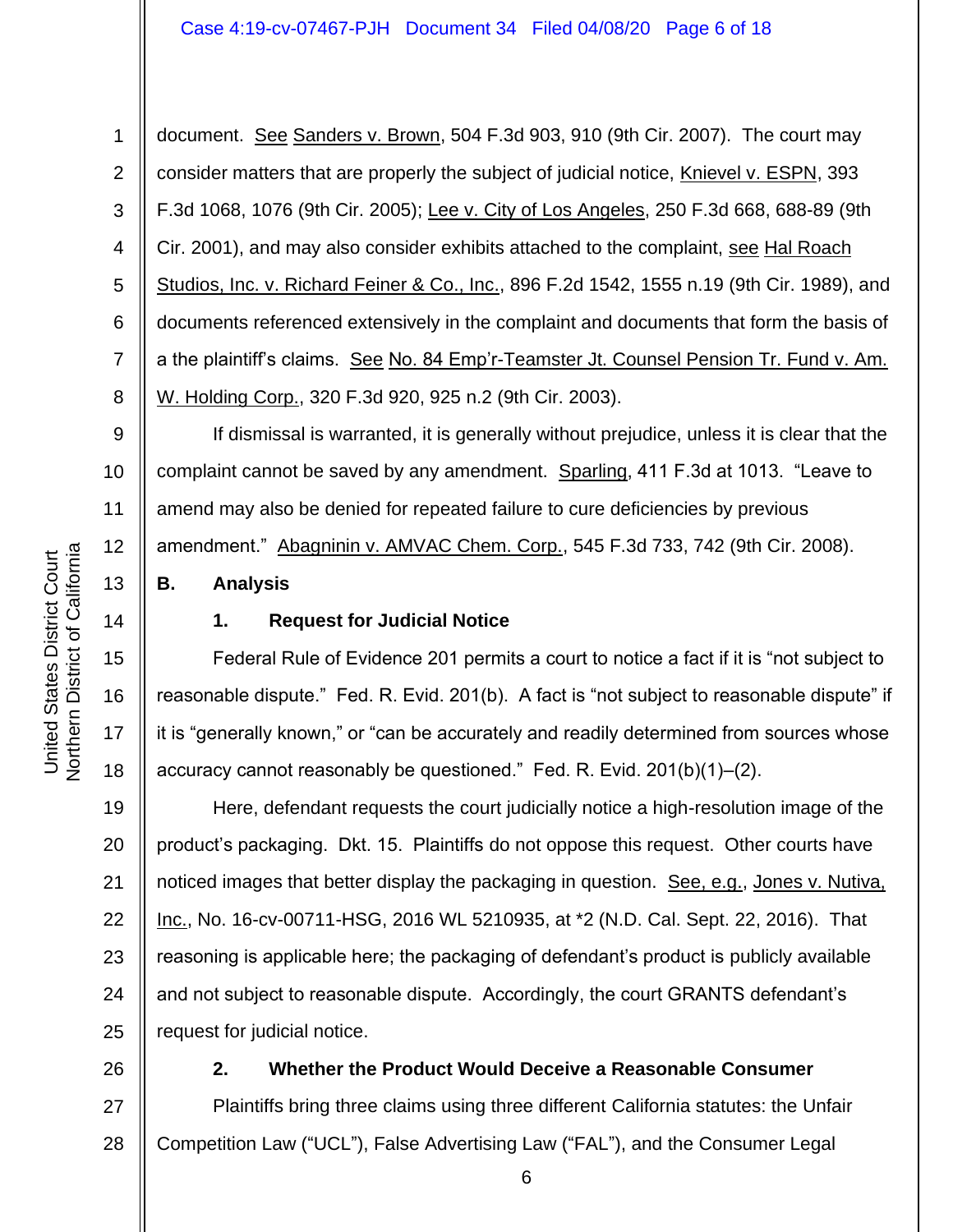Remedies Act ("CLRA"). The UCL prohibits any "unlawful, unfair or fraudulent business act or practice." Cal. Bus. & Prof. Code § 17200. "The false advertising law prohibits any unfair, deceptive, untrue, or misleading advertising." Williams v. Gerber Prod. Co., 552 F.3d 934, 938 (9th Cir. 2008) (citing Cal. Bus. & Prof. Code § 17500) (internal quotation marks omitted). The CLRA prohibits "unfair methods of competition and unfair or deceptive acts or practices." Cal. Civ. Code § 1770.

The Ninth Circuit has explained that "these [three] California statutes are governed by the 'reasonable consumer' test." Williams, 552 F.3d at 938 (quoting Freeman v. Time, Inc., 68 F.3d 285, 289 (9th Cir. 1995)); accord Consumer Advocates v. Echostar Satellite Corp., 113 Cal. App. 4th 1351, 1360 (Ct. App. 2003). "Under the reasonable consumer standard, [plaintiffs] must show that members of the public are likely to be deceived." Williams, 552 F.3d at 938. "The California Supreme Court has recognized that these laws prohibit not only advertising which is false, but also advertising which[,] although true, is either actually misleading or which has a capacity, likelihood or tendency to deceive or confuse the public." Id. (internal quotation marks omitted) (quoting Kasky v. Nike, Inc., 27 Cal. 4th 939, 951 (2002)). The reasonable consumer test requires more than a mere possibility that defendant's product "might conceivably be misunderstood by some few consumers viewing it in an unreasonable manner." Lavie v. Procter & Gamble Co., 105 Cal. App. 4th 496, 508 (Ct. App. 2003). Rather, the test requires a probability "that a significant portion of the general consuming public or of targeted consumers, acting reasonably in the circumstances, could be misled." Id.

22 23 24 25 26 27 Generally, "whether a reasonable consumer would be deceived . . . [is] a question of fact not amenable to determination on a motion to dismiss." Ham v. Hain Celestial Grp., Inc., 70 F. Supp. 3d 1188, 1193 (N.D. Cal. 2014); see Reid v. Johnson & Johnson, 780 F.3d 952, 958 (9th Cir. 2015). "However, in rare situations a court may determine, as a matter of law, that the alleged violations of the UCL, FAL, and CLRA are simply not plausible." Ham, 70 F. Supp. 3d at 1193.

**Northern District of California** Northern District of California United States District Court United States District Court

1

2

3

4

5

6

7

8

9

10

11

12

13

14

15

16

17

18

19

20

21

In the case at bar, the reasonable consumer test governs the plausibility of all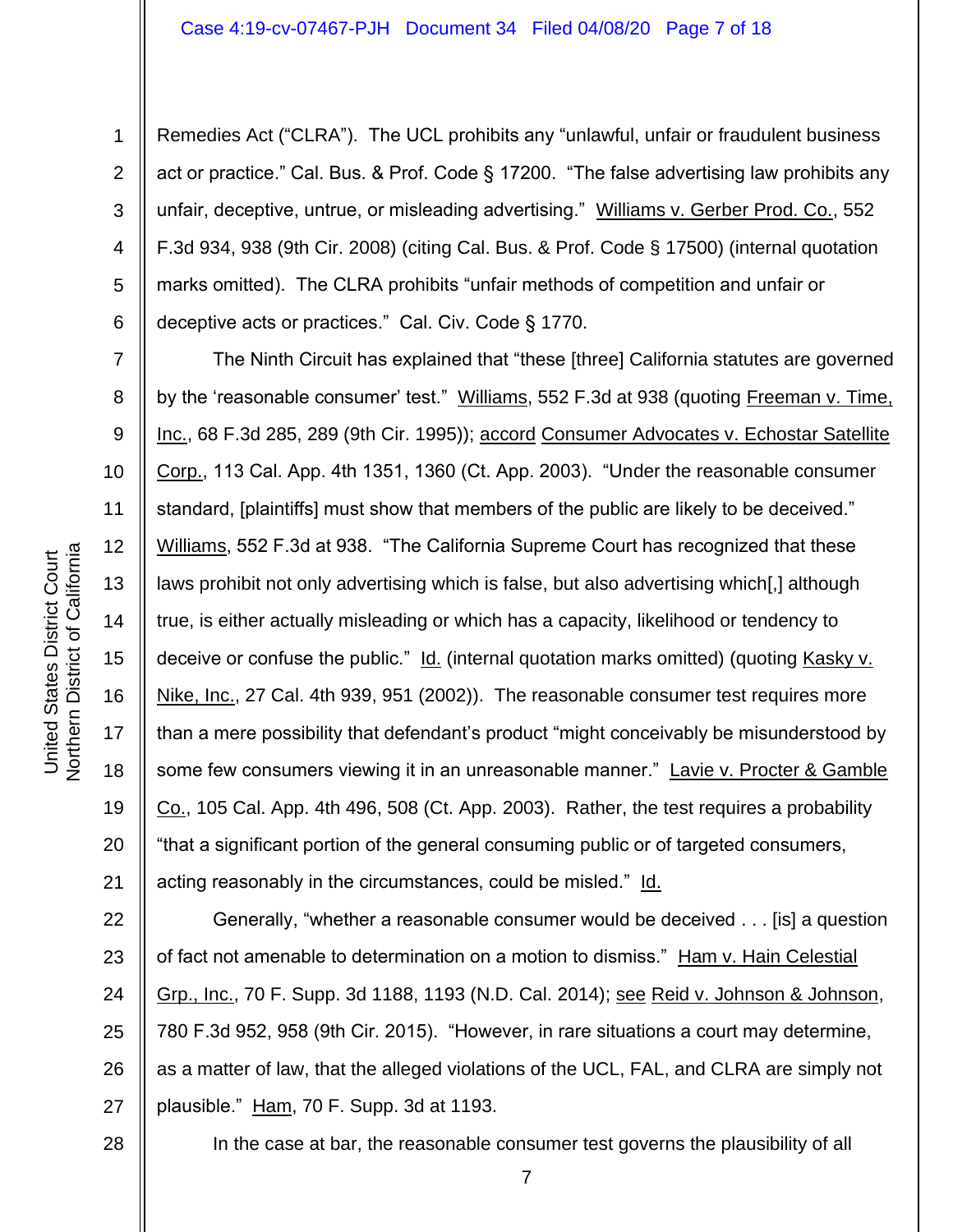three of plaintiffs' claims. Defendant contends that the complaint does not contain any allegations that its product contains any statements or representations that are false. Mtn. at 7. Ghirardelli submits that, without any actual or implied false or deceptive statement, plaintiffs cannot state a claim. Id. Plaintiffs respond by arguing that California's reasonable consumer standard extends to statements that are true but nonetheless have the capacity to deceive consumers. Opp. at 9. Plaintiffs would have the court find that whether a reasonable consumer could be deceived is a fact-based question not appropriate for a Rule 12(b)(6) motion. Id. at 7.

9 10 11 The court begins by discussing the alleged deceptive statements on the product's packaging—the term "white chips," the term "premium," the images on the package, and the ingredient list—and then the facts and circumstances external to the packaging.

### **a. The Product's Packaging—"White Chips"**

As a common starting point, both defendant and plaintiffs agree that there is no affirmative statement or representation on the product that is false or deceptive. For example, the package label does not include the word "chocolate" or "cocoa." Thus, plaintiffs must demonstrate that the product, despite containing only true statements, has the capacity, likelihood, or tendency to deceive the consuming public. Kasky, 27 Cal. 4th at 951. Plaintiffs argue that the phrase "white chips" should be understood to imply white chocolate. Opp. at 10. Defendant contends that the word "white" simply refers to the color of the chips. Mtn. at 9. Plaintiffs respond that Ghirardelli does not label its milk chocolate chips as "tan," thus the color implies something about the quality of the chips. Opp. at 13–14.

23 24 25 26 27 28 Becerra v. Dr. Pepper/Seven Up, Inc., 945 F.3d 1225, 1229 (9th Cir. 2019), is helpful in interpreting cases where a modifying adjective is at the heart of the purported deception. There, the plaintiff alleging similar false advertising claims sought to characterize the adjective "diet" in the product "Diet Dr. Pepper" meant that drinking Diet Dr. Pepper assisted in weight loss or healthy weight management. Id. at 1227. The Ninth Circuit began by reviewing dictionary definitions of the word diet and concluded

8

1

2

3

4

5

6

7

8

12

13

14

15

16

17

18

19

20

21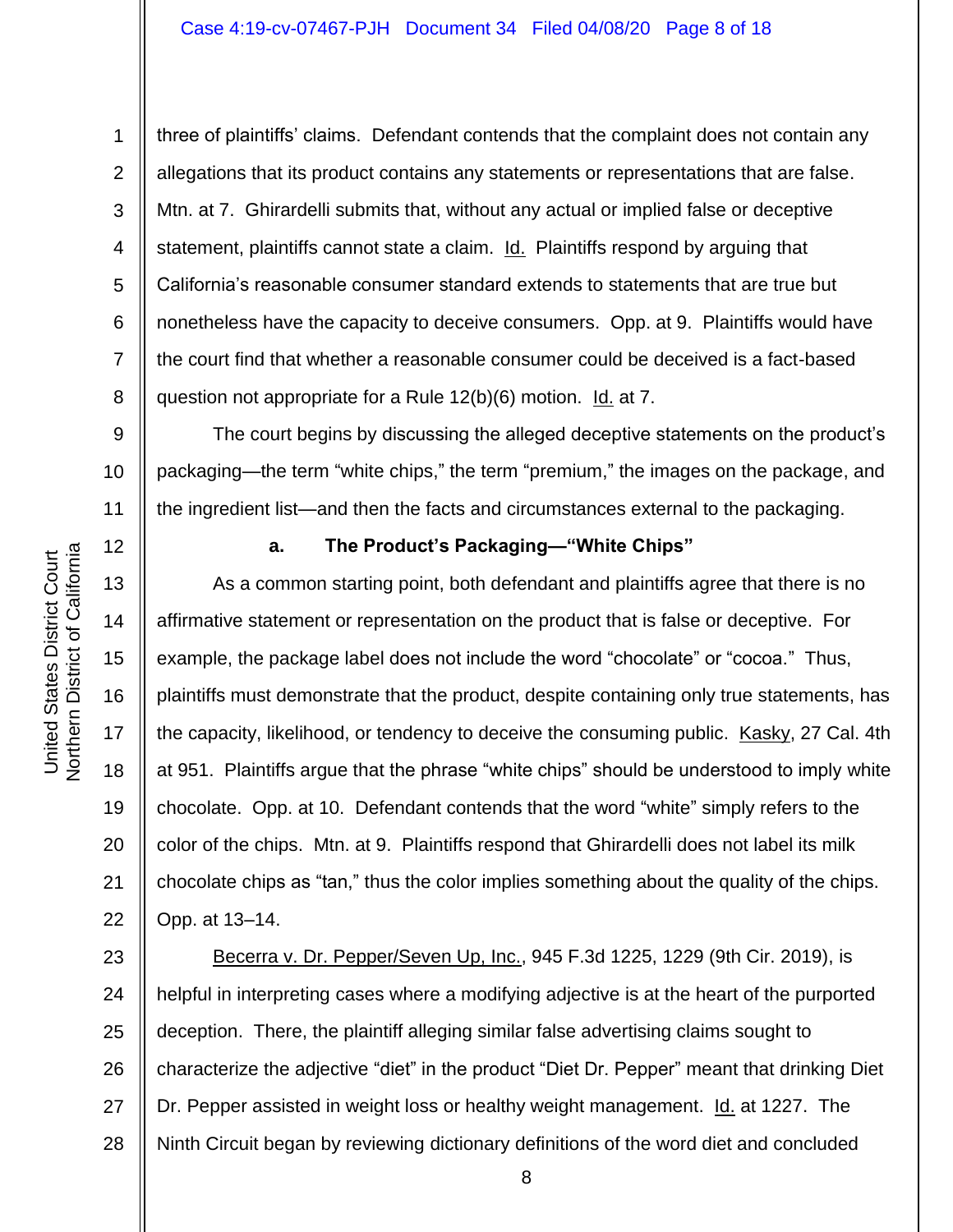9

10

11

12

13

14

15

16

17

1

that, in the food context, the proper and commonly understood definition of diet was "reduced in or free from calories." Id. at 1229 (citation omitted). The court reasoned that in the food advertising context, "no reasonable consumer would assume that Diet Dr. Pepper's use of the term 'diet' promises weight loss or management. In context, the use of 'diet' in a soft drink's brand name [was] understood as a relative claim about the calorie content of that soft drink compared to the same brand's 'regular' (full-caloric) option." Id. (citation omitted).

Applying here, the adjective "white" in "White Chips" does not define the food itself but rather defines the color of the food. The Cambridge Dictionary defines "white" in this context as "used in the names of various food and drink products, many of which are not pure white but slightly cream, yellow, gray, or transparent." Cambridge Dictionary, https://dictionary.cambridge.org/us/dictionary/english/white; see also Merriam Webster, https://www.merriam-webster.com/dictionary/white ("[O]ne that is or approaches white in color such as . . . white wine."). Thus, the use of the term "white" does not lend itself to defining the quality of the product. For example, white wine may define the characteristic of the wine's color but does not inform the consumer whether the wine is a zinfandel or gewürztraminer.

18 19 20 21 22 23 24 25 26 27 28 Having determined the common definition and understanding of the word white, it would not be appropriate to base liability off of a misunderstanding of the word white. In this regard, Ebner v. Fresh, Inc., 838 F.3d 958 (9th Cir. 2016), is instructive. Ebner involved a lip product that accurately indicated the net weight of the product but used a screw mechanism that only allowed 75% of the lip product to advance up the dispenser tube. Id. at 961. The court rejected the plaintiff's argument that the design was deceptive because it left 25% of the product inaccessible. The court held that such containers were "commonplace in the market" and the reasonable consumer understood "the general mechanics of these dispenser tubes and further [understood] that some product may be left in the tube" even when pushed all the way up. Id. at 965. Even if some consumers held a mistaken assumption about the availability of the product in the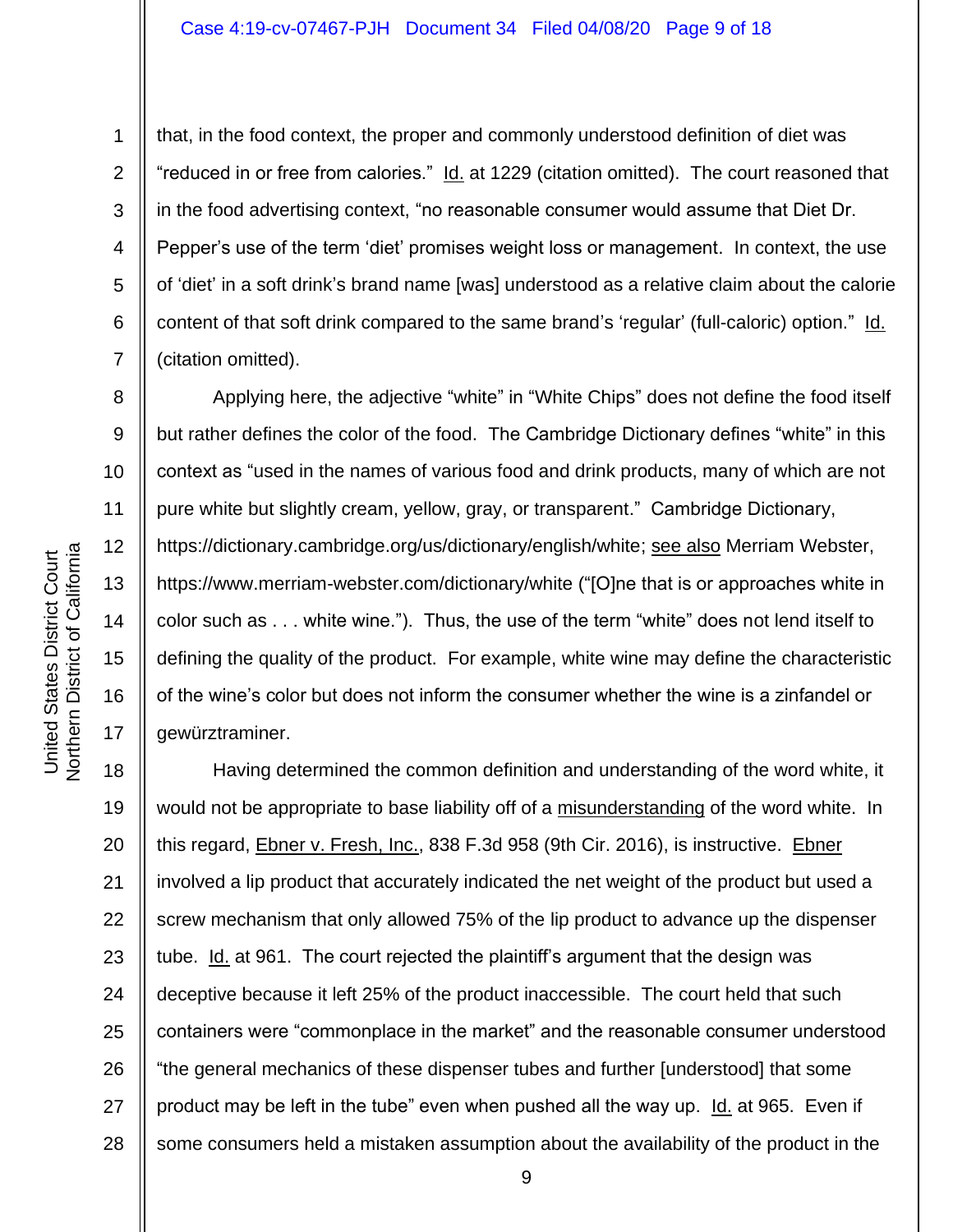2 3 4 bottom of the dispenser tube, the product was not deceptive just because those consumers unreasonably understood the product. Id. at 966; see also Becerra, 945 F.3d at 1230 ("Just because some consumers may unreasonably interpret the term differently does not render the use of 'diet' in a soda's brand name false or deceptive." (citing Lavie, 150 Cal. App. 4th at 508)).

6 7 8 This reasoning applies with equal weight here. Simply because some consumers unreasonably assumed that "white" in the term "white chips" meant white chocolate chips does not make it so.

### **b. The Product's Packaging—"Premium"**

Defendant argues that the word "premium" in the phrase "Premium Baking Chips" on the product label is puffery and thus, not actionable. Mtn. at 16. Plaintiffs respond that Ghirardelli uses the term premium to convey to consumers that the product possesses characteristics of real white chocolate, specifically high-quality agreements. Opp. at 16. Ghirardelli uses the word "premium" in two locations. The front panel states the product is "Premium Baking Chips" and the back panel states "Elevate your baking from great to extraordinary with our top quality premium ingredients to create a rich smooth flavor and silky texture."

18 19 20 21 22 23 24 25 26 27 28 The Ninth Circuit has held that "generalized, vague and unspecific assertions constitut[e] mere 'puffery' upon which a reasonable consumer [cannot] rely." Glen Holly Entm't, Inc. v. Tektronix Inc., 343 F.3d 1000, 1015 (9th Cir. 2003) (citations omitted). In Southland Sod Farms v. Stover Seed Co., the court stated that "[w]hile product superiority claims that are vague or highly subjective often amount to nonactionable puffery, 'misdescriptions of specific or absolute characteristics of a product are actionable.'" 108 F.3d 1134, 1145 (9th Cir. 1997) (quoting Cook, Perkiss & Liehe, Inc. v. N. Cal. Collection Serv. Inc., 911 F.2d 242, 246 (9th Cir. 1990)). The Southland Sod court examined two advertisements: "Less is More" and "50% Less Mowing" and determined the former was "precisely the type of generalized boasting upon which no reasonable buyer would rely" and the latter was a "specific and measurable

1

5

9

10

11

12

13

14

15

16

17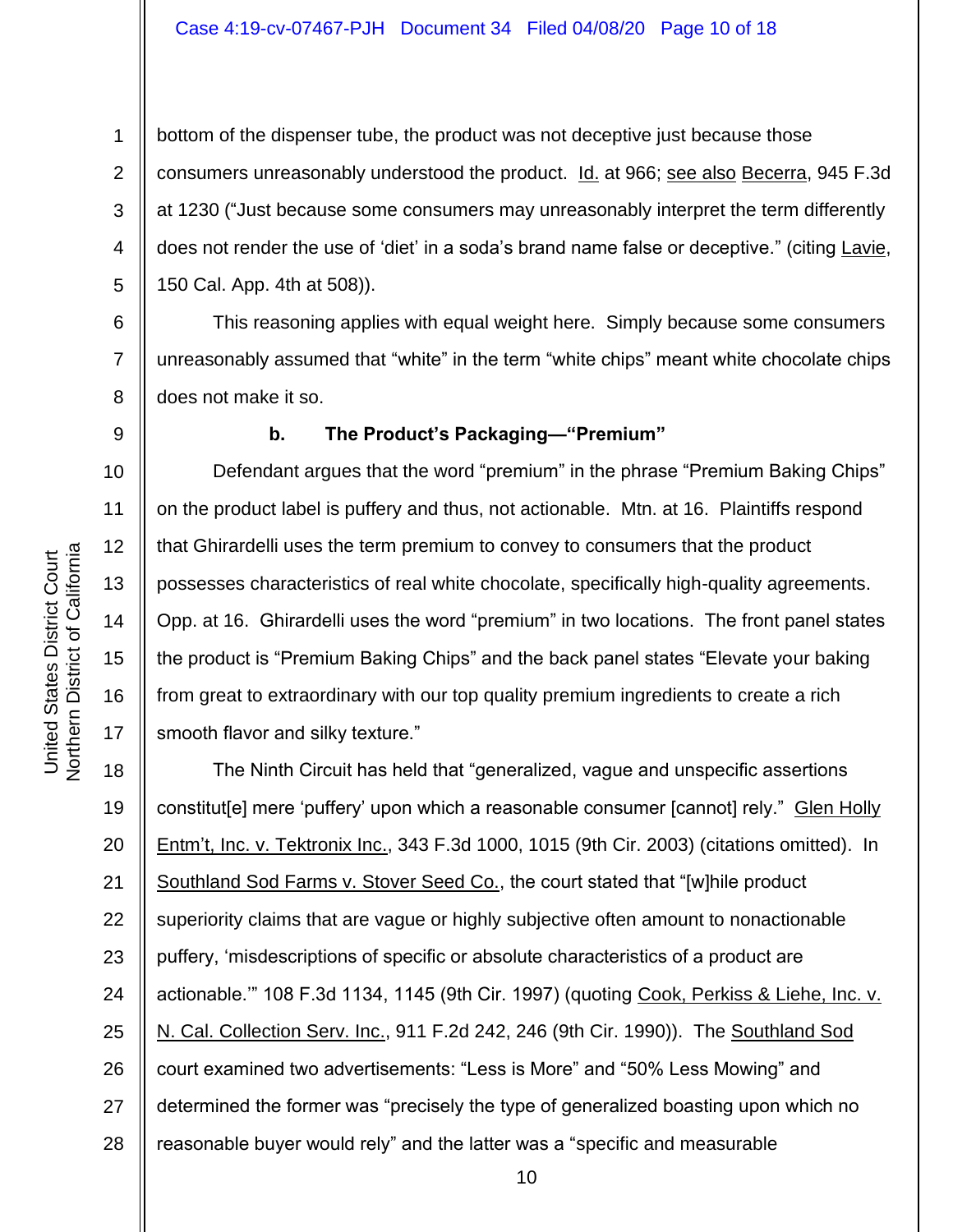advertisement claim of product superiority based on product testing." Id.

Here, the term "premium" is puffery. Ghirardelli's use of "premium" in the context of "Premium Baking Chips" and "premium ingredients" is similar to Southland Sod's "Less is More," as opposed to "50% Less Mowing." There is no obvious way to measure "premium." Defendant cites Viggiano v. Hansen Natural Corp., 944 F. Supp. 2d 877, 894 (C.D. Cal. 2013), where, in the context of a breach of express warranty claim, the plaintiff alleged that "premium soda" was a warranty that was breached because the soda has less than premium ingredients due to the presence of sucralose and acesulfame potassium. The district court determined the "term 'premium' [to be] mere puffery; it has no concrete, discernable meaning in the diet soda context." Id. This reasoning is directly applicable to plaintiffs' claim that Ghirardelli's product is not "premium" because the product is not made from top quality, premium ingredients.

13 14 15 16 17 18 19 20 21 22 23 Rather than grappling directly with the cases defendant cites, plaintiffs attempt to distinguish *Viggiano* and other cases using parenthetical statements. This is not persuasive. Viggiano and Hunter v. Nature's Way Products, LLC, No. 16-cv-532-WQH-BLM, 2016 WL 4262188, at \*9 (S.D. Cal. Aug. 12, 2016), both found the term "premium" to be mere puffery. Moreover, the cases that plaintiffs cite do not counsel a different conclusion because those cases also stand for the proposition that the difference between statement of fact and puffery rests on the specificity or generality of the claim. E.g., Newcal Indus., Inc. v. Ikon Office Sol., 513 F.3d 1038, 1052–53 (9th Cir. 2008) (holding the term "flexibility" in the statement "that [the defendant] [] would deliver 'flexibility' in [its] 'cost-per-copy contracts and that [it] would lower copying costs for consumers" to be puffery (second alteration in original)).

24 25 In sum, the use of the word "premium" is generalized boasting upon which no reasonable consumer would rely.

26

**c. The Product's Packaging—Depictions on the Label**

27 28 As part of their argument that the product's label is deceptive, plaintiffs state that the package includes images of white chocolate chips and baking recipes. Opp. at 8.

1

2

3

4

5

6

7

8

9

10

11

12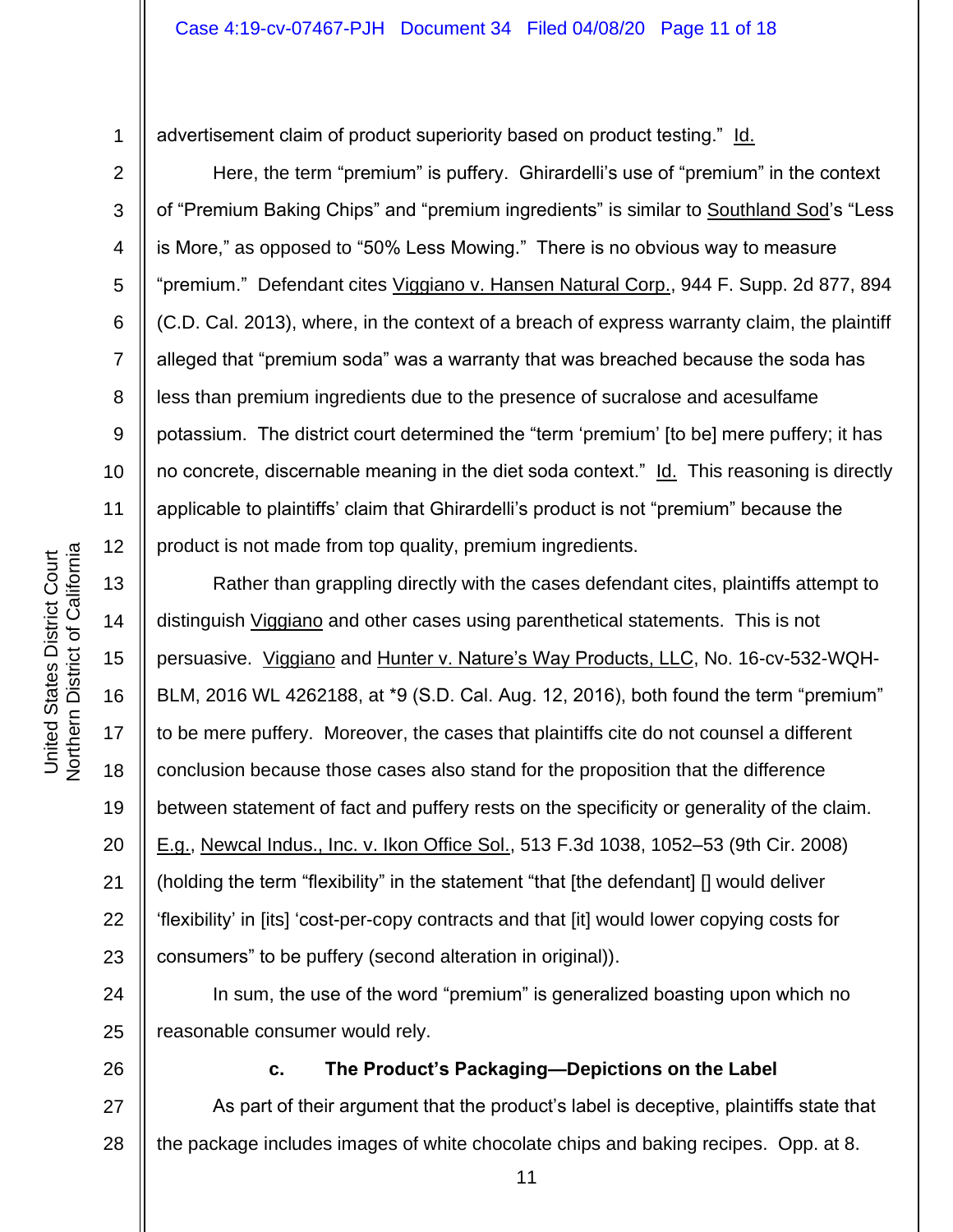Defendant responds that simply calling a picture of a cookie a "white chocolate chip cookie" does not make it so. Reply at 8. Though the parties are not particularly clear, the court understands plaintiffs as arguing that the picture of a cookie with white chips on the front of the package and the recipe for "Ghirardelli Macadamia White Chip Cookies" on the back of the package contribute to the overall deception.

In Williams v. Gerber Products Co., 552 F.3d at 939, the defendant marketed a "Fruit Juice Snacks" product that displayed images of a number of different fruits in addition to a statement that Fruit Juice Snacks were made with fruit juice and other allnatural ingredients. The Ninth Circuit determined that a reasonable consumer could be deceived by the images depicting "a number of different fruits, potentially suggesting (falsely) that those fruits or their juices are contained in the product." Id. Thus, deceptive images, especially when combined with deceptive statements, may deceive a reasonable consumer.

14 15 16 17 18 19 20 21 22 23 24 25 26 27 28 In Williams, the product depicted images of fruit so it was reasonable to conclude that those fruits or their juices were in the product. Here, the product depicts an image of a cookie with chips, so it is reasonable to conclude that those chips are in the product. Yet, plaintiffs would have the court go further and find that the image of chips in a cookie implies or communicates something about the nature or quality of the chips depicted in the image. In other cases, courts have dismissed claims that images of fruits or vegetables implied that the product was healthy and contains a significant amount of those fruits or vegetables. See, e.g., Jonathan Chuang v. Dr. Pepper Snapple Grp., Inc., No. CV 17-01875-MWF, 2017 WL 4286577, at \*4 (C.D. Cal. Sept. 20, 2017) (collecting cases). The common thread running through these cases is that it would be unreasonable to draw a specific qualitative message about the product from an image on the product. For example, in Romero v. Flower Bakeries, LLC, No. 14-cv-05189-BLF, 2016 WL 469370, at \*6–7 (N.D. Cal. Feb. 8, 2016), the court reasoned that the "word 'wheat' combined with 'wholesome wheat' and 'healthy grains' or 'Healthy White' alongside images of wheat stalks and honey pots could lead a reasonable consumer to

1

2

3

4

5

6

7

8

9

10

11

12

13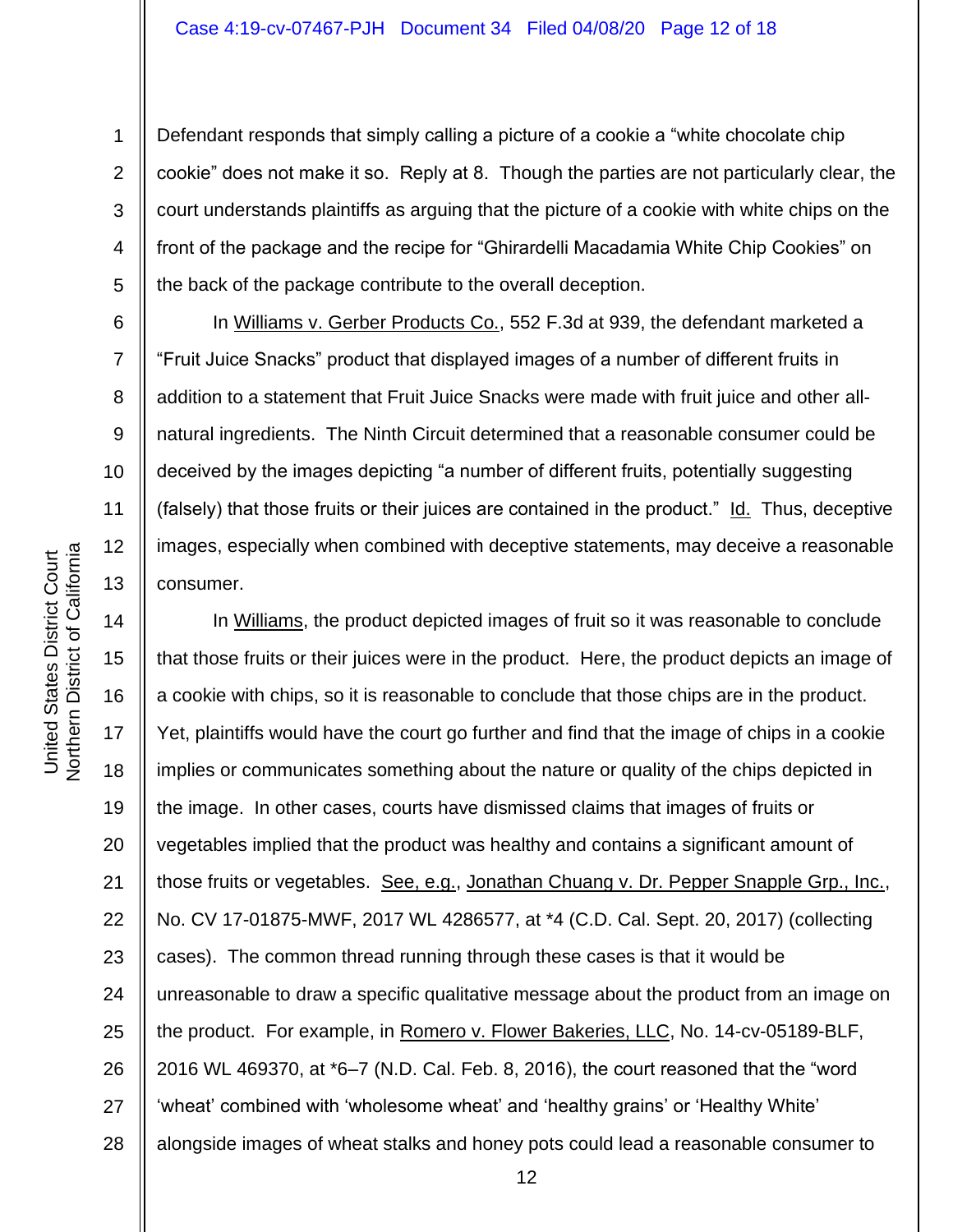1 2 conclude that the breads 'contain a significant amount of whole wheat and are thus healthier than other white breads.'"

Applying here, it is not reasonable to conclude from an image of a cookie with chips a specific message about the quality of those chips. This is the difference between concluding on the one hand, that the product contains chips and on the other hand, that the chips contain chocolate. Williams endorses the former conclusion but does not mandate the latter. The image is further distinguishable from Williams because the package contains no affirmative statements or representations that would support a qualitative assumption that the chips are made of chocolate.

This same reasoning applies to the recipe for Ghirardelli Macadamia White Chip Cookies. The recipe invites the consumer to use the white chips to create a cookie. It makes no affirmative statement that it is a chocolate cookie and reading a message into that recipe is not plausible. Thus, the image and recipe depicted on the package do not support plaintiffs' claims.

#### **d. The Product's Packaging—Ingredient List**

Defendant relies on the product's ingredient list, which does not include ingredients that meet the FDA definition of white chocolate, as a cure to any customer confusion. According to defendant, the ingredient list dispels any possible confusion on the part of plaintiffs (or the reasonable consumer) that the product does not contain chocolate. Mtn. at 9. Plaintiffs argue that the ingredient list is not a defense to otherwise misleading advertising. Opp. at 10.

22 23 24 25 26 27 28 In some cases, the ingredient list cannot be used to cure deceptive statements. This rule is exemplified by Williams, 552 F.3d at 939–40, which held that reasonable consumers are not "expected to look beyond misleading representations on the front of the box to discover the truth from the ingredient list in small print on the side of the box." Put differently, a defendant cannot "mislead consumers and then rely on the ingredient list to correct those misinterpretations and provide a shield for liability for the deception. Instead, reasonable consumers expect that the ingredient list contains more detailed

3

4

5

6

7

8

9

10

11

12

13

14

15

16

17

18

19

20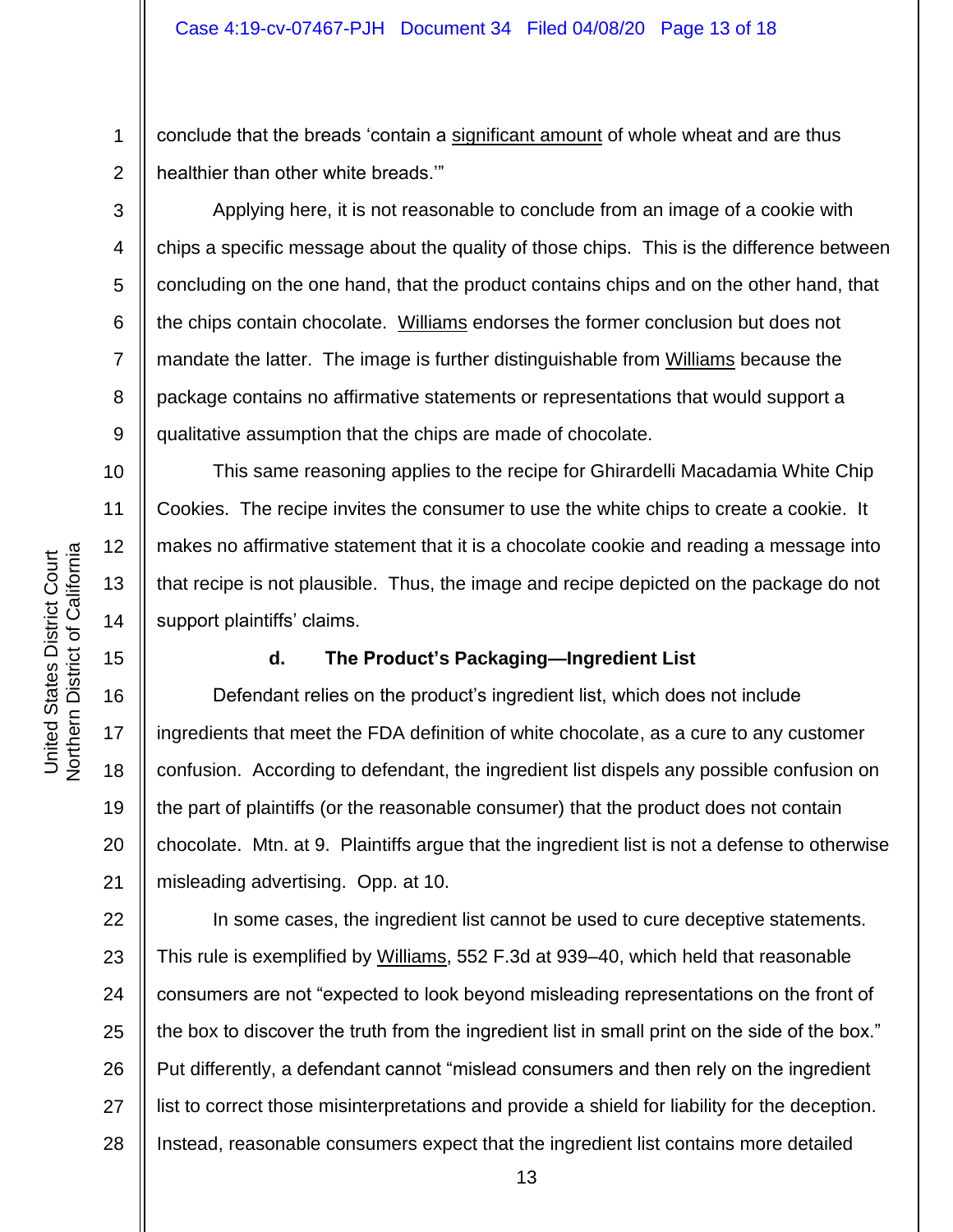information about the product that confirms other representations on the packaging."  $Id$ .; Gregorio v. Clorox Co., No. 17-CV-03824-PJH, 2018 WL 732673, at \*5 (N.D. Cal. Feb. 6, 2018) (applying Williams to find reasonable consumer does not expect further investigation to contradict the packaging's other representations).

However, Williams' holding is not a license to entirely disregard the ingredient list. As stated in Ebner, 838 F.3d at 966, "Williams stands for the proposition that if the defendant commits an act of deception, the presence of fine print revealing the truth is insufficient to dispel that deception." But, where "there is no deceptive act to be dispelled" and no other statement or other depiction that could mislead the reasonable consumer, then it is not plausible that a significant portion of the general consuming public could be deceived. Id. ("In the absence of any statement or other depiction anywhere on the package about lip product accessibility, we conclude that it is not plausible that 'a significant portion of the general consuming public or of targeted consumers, acting reasonably in the circumstances, could be misled' into thinking the entire lip bullet will clear the tube's opening." (citation omitted)).

16 17 18 19 20 21 22 23 24 25 26 27 28 District courts also recognize that where the actual ingredients are disclosed, a plaintiff may not ignore the ingredient list. In Clark v. Perfect Bar, LLC, No. C 18-06006 WHA, 2018 WL 7048788, at \*1 (N.D. Cal. Dec. 21, 2018), the court determined that no reasonable consumer could be deceived concerning the product's sugar content when the product's label plainly disclosed the amount of sugar in the product. The Clark court summarized as follows: "Reasonable purchasers could decide for themselves how healthy or not the sugar content would be. No consumer, on notice of the actual ingredients described on the packaging including honey and sugar, could reasonably overestimate the health benefits of the bar merely because the packaging elsewhere refers to it as a health bar . . . ." Id. The court in Truxel v. General Mills Sales, Inc., No. C 16-04957 JSW, 2019 WL 3940956, at \*1, 4 (N.D. Cal. Aug. 13, 2019), arrived at a similar conclusion where the defendant provided truthful and required facts about breakfast cereals and snacks with high sugar content. Relying on **Ebner**, the court stated

1

2

3

4

5

6

7

8

9

10

11

12

13

14

15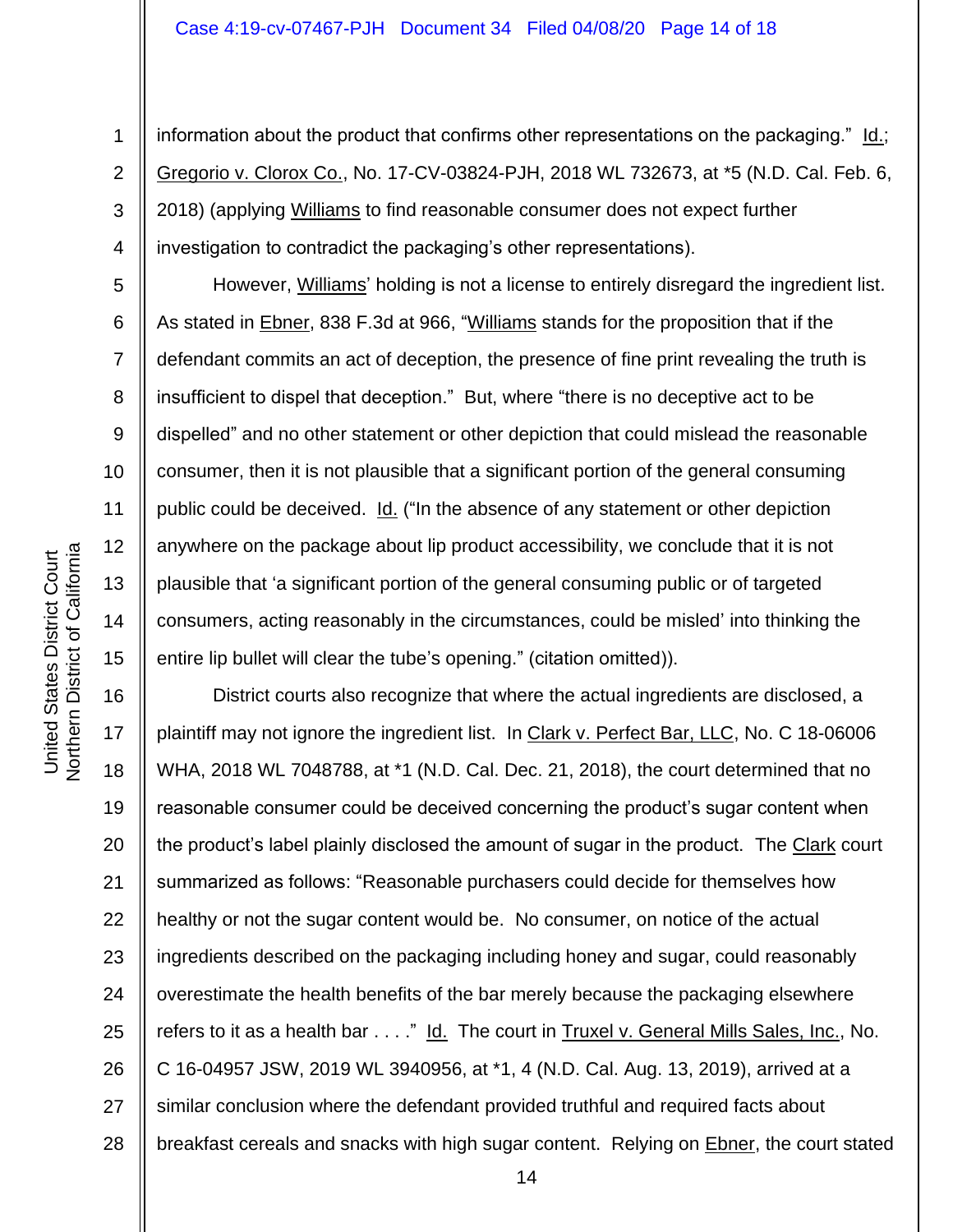4 that Williams "did not hold that litigants may ignore the information on a product's label." Id. at \*4. The court found that the plaintiffs could not state a claim where "the actual ingredients were fully disclosed and it was up to the Plaintiffs, as reasonable consumers, to come to their own conclusions about whether or not the sugar content was healthy for them." Id.

Applying here, there is no affirmative statement of misrepresentation on the product label. As the foregoing analysis demonstrates, the remaining references on the product label (the terms "white chips" and "premium" and the images and recipe) are not deceptive. Without a deceptive act, Williams does not apply. Ebner, 838 F.3d at 966. Plaintiffs and the general consuming public are not free to ignore the ingredient list that does not include the words chocolate or cocoa. Accordingly, it is not plausible that a reasonable consumer would be deceived by the product's packaging.

**e. Facts and Circumstances Other than Product Label**

The parties dispute the significance of three factors external to the product packaging: images from defendant's website, whether Ghirardelli previously produced white chocolate and then switched to a product made of ingredients other than chocolate, and the product's placement near other chocolate in grocery and other types of stores.

# **i. Defendant's Website**

19 20 21 22 23 24 First, defendant takes issue with a thumbnail image from its website that includes the word "chocolate" in the Ghirardelli logo. Defendant contends that plaintiffs did not allege they purchased their Classic White Chips on defendant's website or otherwise relied on the website in purchasing the product. Mtn. at 11. Plaintiffs argue that the reference to chocolate illustrates Ghirardelli's overall deceptive labeling, advertising, and marketing of the product. Opp. at 15.

25 26 27 28 The court agrees with defendant that assessing a website with regard to plaintiffs' claims is not appropriate when plaintiffs did not purchase the product or allege that they used the website. See, e.g., Kane v. Chobani, Inc., No. 12-CV-02425-LHK, 2013 WL 5289253, at \*8 (N.D. Cal. Sept. 19, 2013) (dismissing claims "based on Defendant's

1

2

3

5

6

7

8

9

10

11

12

13

14

15

16

17

18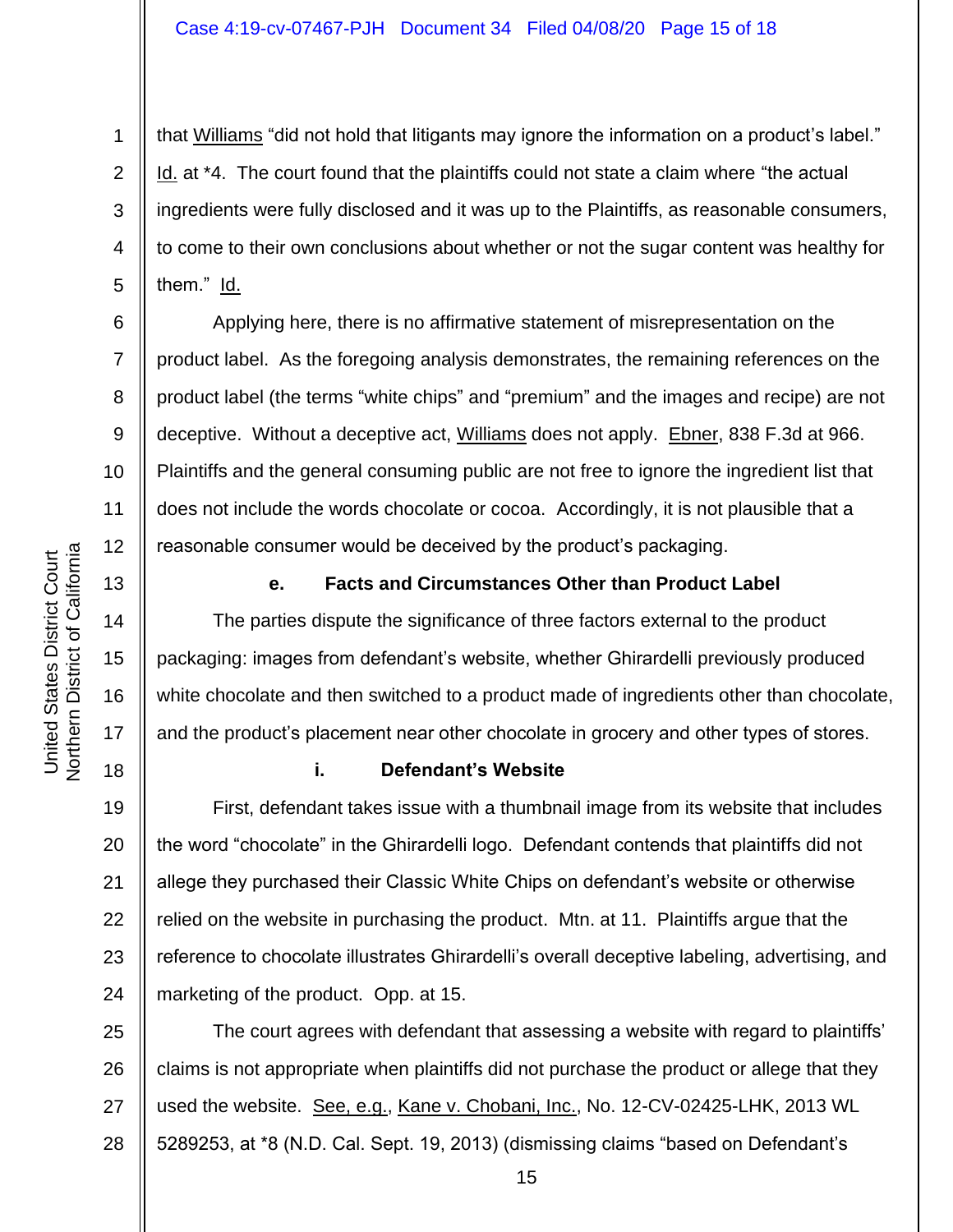1 2 statements on its website" where the plaintiffs did "not allege that they ever viewed Defendant's website").

Even if the court were to consider the website as part of defendant's overall advertising, the word chocolate, contained in the Ghirardelli logo and relegated to a minor position on defendant's website, is not connected to the Classic White Chips product. Similar to interpreting images of a cookie on the package's label, it is unreasonable to infer that the word "chocolate" in the Ghirardelli's logo on its website (especially when the company's name is Ghirardelli Chocolate Co.) translates into a qualitative message about one of Ghirardelli's products marketed on its website. Moreover, the Ghirardelli logo on the product itself does not contain the word "chocolate," which underlines the implausibility of plaintiffs' claims.

#### **ii. Bait & Switch**

Second, defendant disputes plaintiffs' allegations with respect to a "bait & switch" to go from one product containing white chocolate to one that does not contain chocolate. Mtn. at 12. Defendant also argues that plaintiffs have not alleged any reliance on the supposed bait & switch. Plaintiffs do not respond to this argument in their opposition.

The court agrees with defendant. Assuming plaintiffs' allegations are true, there are no factual allegations that plaintiffs relied on Ghirardelli's previous white chocolate chips packaging.

20

3

4

5

6

7

8

9

10

11

12

13

14

15

16

17

18

19

21

22

23

24

25

26

# **iii. Product Placement**

Third, defendant takes issue with plaintiffs' reference to where the product is placed in stores. Ghirardelli argues that plaintiffs have not alleged any reliance by them on the product location and, further, that third parties (not defendant) are responsible for choosing the product's location. Mtn. at 12. According to plaintiffs, their allegations that they relied on the product's packaging included its location. Additionally, defendant's placement in stores provides relevant context concerning deception. Opp. at 14–15.

27 28 As a starting point, the complaint does not allege that defendant controls third parties that stock grocery stores and other locations. Therefore, to the extent plaintiffs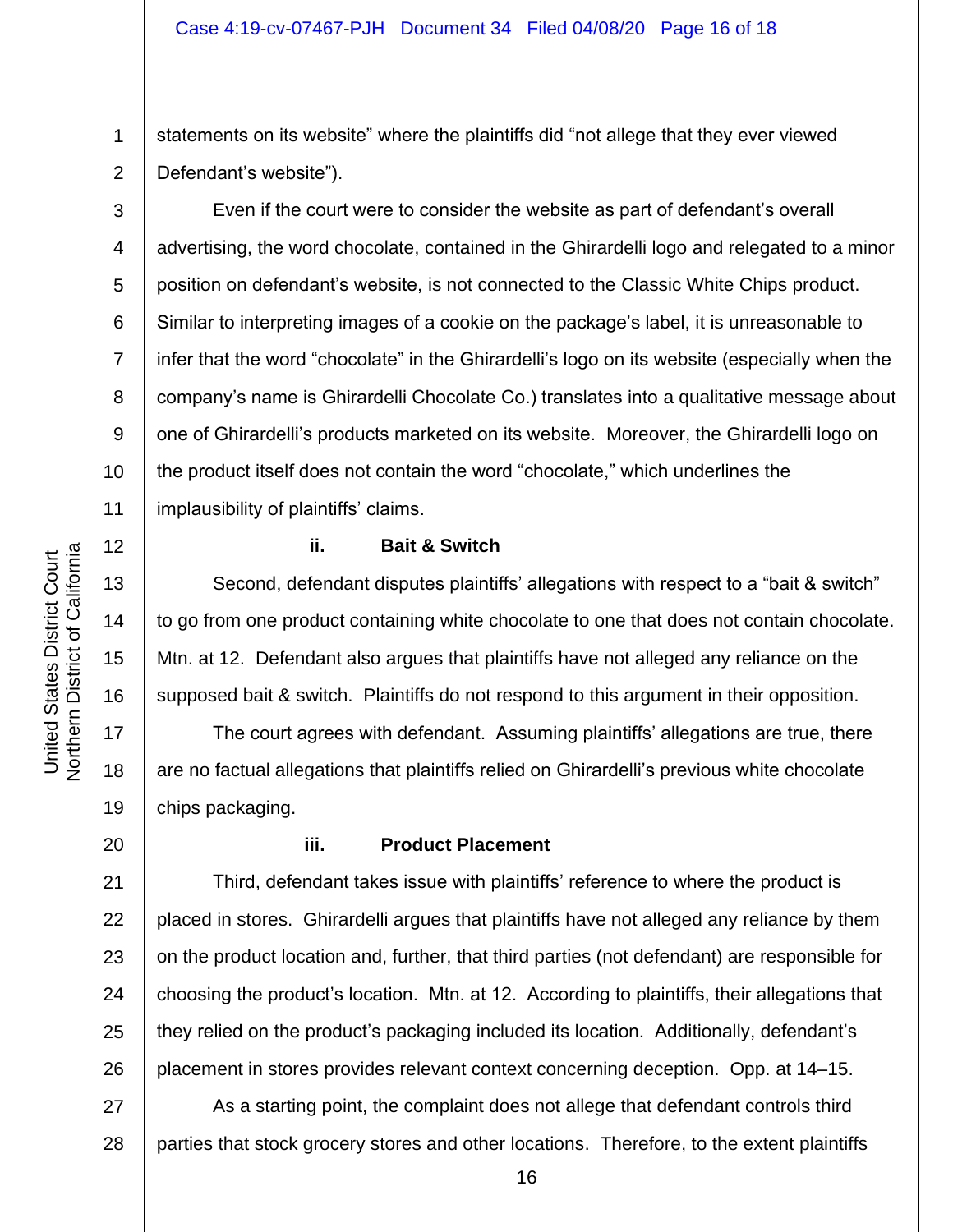argue that Ghirardelli "strategically sells the Product next to its other chocolate chip varieties" (Opp. at 15), this is unsupported by the complaint. As defendant points out, courts have rejected claims where the plaintiff fails to allege sufficient facts that third parties control the placement of products. See, e.g., Parent v. Millercoors LLC, No. 15cv-1204-GPC-WVG, 2016 WL 3348818, at \*7 (S.D. Cal. June 16, 2016) (finding allegations that the defendant required retail establishments to stock the product in a certain section to be unsubstantiated). Instead, the complaint can be read as stating that third parties often choose to display defendant's products together. For example, plaintiffs assert that "there are other versions of the Product within the same line of products, such as milk chocolate, semi-sweet chocolate, and bittersweet chocolate, which are displayed for sale directly adjacent to the Product." Compl. ¶ 39. This factual allegation goes to the context in which a reasonable consumer views the product rather than plaintiffs' reliance on the product's location and who determines that location.

16 Yet, the ultimate impact of such placement is not particularly clear. Plaintiffs argue that placement of the product near other Ghirardelli's products means that white chips are chocolate. It could just as easily mean that the products are all made by the same manufacturer and therefore grouped together to distinguish from products made by other manufacturers. It is up to the consumer to pick up the product and determine what it contains and whether he or she wants that product. Moreover, that a package marked white chips is closely placed alongside packages marked semi-sweet chocolate, bittersweet chocolate, or milk chocolate only serves to highlight the absence of the word "chocolate" in the description of "white chips." Given the lack of false or deceptive statements, the placement of the product among other Ghirardelli products does not support plaintiffs' false advertising claims.

25 26 27 28 In sum, given the lack of affirmative deceptive statements combined with an ingredient list that dispels any confusion about the actual content of the product, the court finds that plaintiffs' UCL, FAL, and CLRA claims all fail to state a claim as a matter of law. Accordingly, the court need not reach defendant's alternative arguments regarding

1

2

3

4

5

6

7

8

9

10

11

12

13

14

15

17

18

19

20

21

22

23

24